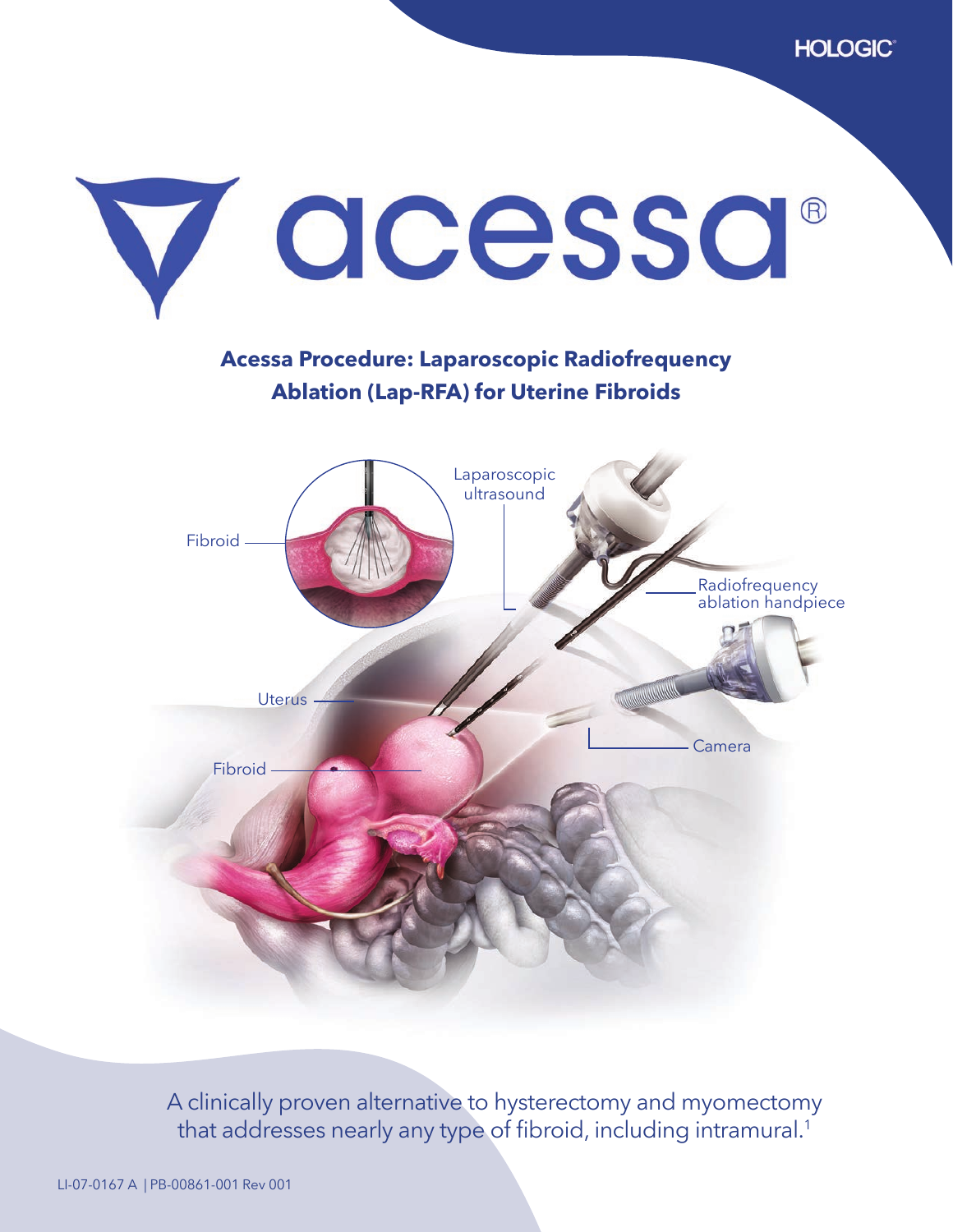# **Lap-RFA**

# ADDRESSES NEARLY ALL TYPES OF FIBROIDS, INCLUDING INTRAMURAL



#### **Acessa ProVu® System Benefits\_**

#### **Alternative to Hysterectomy and Myomectomy1**

- Proven on highly symptomatic patients<sup>2</sup>
- Treats nearly all types of fibroids<sup>2</sup>
- Uterine sparing
- No suturing of uterine tissue
- Outpatient, quick 4-5 day recovery<sup>2</sup>
- Addresses symptoms including heavy bleeding and bulk<sup>2</sup>
- Lower intraoperative blood loss compared to myomectomy and hysterectomy1

**"Our analysis indicates that Lap-RFA is associated with low complication rates, minimal EBL, and low reintervention rates. In addition, patients reported major improvement in their HRQL and symptom severity scores compared to reports of more traditional interventions, such as hysterectomy, myomectomy, and UAE."**

Lap-RFA uses radiofrequency energy under laparoscopic ultrasound quidance to cause coagulative necrosis of the fibroid tissue, while preserving healthy uterine tissue. Coagulative necrosis is not ischemic necrosis (UAE) – unlike UAE, Acessa is designed to destroy the fibroid cells during the procedure vs. a gradual degeneration process from starving the uterus of blood supply.



Havryliuk Meta Analysis JSLS 2017<sup>1</sup>





**Heavy Menstrual Bleeding Relief - Significant** improvement in HMB; avg. of 103 mL decrease in blood loss per cycle by 12 months after baseline (~20 tampons), measured objectively by alkaline-hematin method.<sup>2</sup>

**Studied Highly Symptomatic Patients** - Baseline menstrual blood loss ranging up to 500 mL per cycle (~100 tampons per cycle) and included symptoms: bulk, pain, back pain, etc.<sup>2</sup>

- First and only fully integrated system utilizing laparoscopic ultrasound, guidance mapping and radiofrequency ablation
- Originally designed by a gynecologist, specifically for uterine fibroids
- $\bullet$  Identifies 1.5-2.0x more fibroids than preoperative TVUS and MRI3
- Most complete view of fibroids allowing surgeons to identify more fibroids than any other uterine sparing, minimally invasive procedure<sup>3</sup>
- Lap. specific category 1 CPT code, 58674 with favorable reimbursement
- 11% cumulative 3-yr reintervention rate<sup>7</sup>



Lap-RFA uses an ultrasound probe to locate the fibroids, quidance mapping that provides visual cues, and a percutaneous handpiece that deploys radiofrequency energy to destroy fibroid tissue through coagulative necrosis.

#### **PROCEDURE STEPS**





**Baseball Marshmallow**

# **Coagulative Necrosis**

### **Clinically proven symptom relief – even on highly symptomatic patients**

 ${\sf Sympton\,}$   ${\sf Relief}$  - Significant improvement in Health Related  $~{\sf Fibonacci\,}$  &  ${\sf Uterine\,}$   ${\sf Size\,}$   ${\sf Reduction}$  - Average 45%  $~$ Quality of Life and Symptom Severity Scores by 3 months and volumetric reduction of fi broid size, 24% volumetric continued out to 3 years.<sup>7</sup> reduction of uterine size by 12 months.<sup>2</sup>



Myomectomy



The consistency of the fibroid changes. To explain it to patients, use an analogy: from being hard like a baseball to soft like a marshmallow.<sup>5,6</sup>





Treatable with Acessa Not treatable with Acessa

Acessa procedure LI-07-0167 A | PB-00861-001 Rev 001